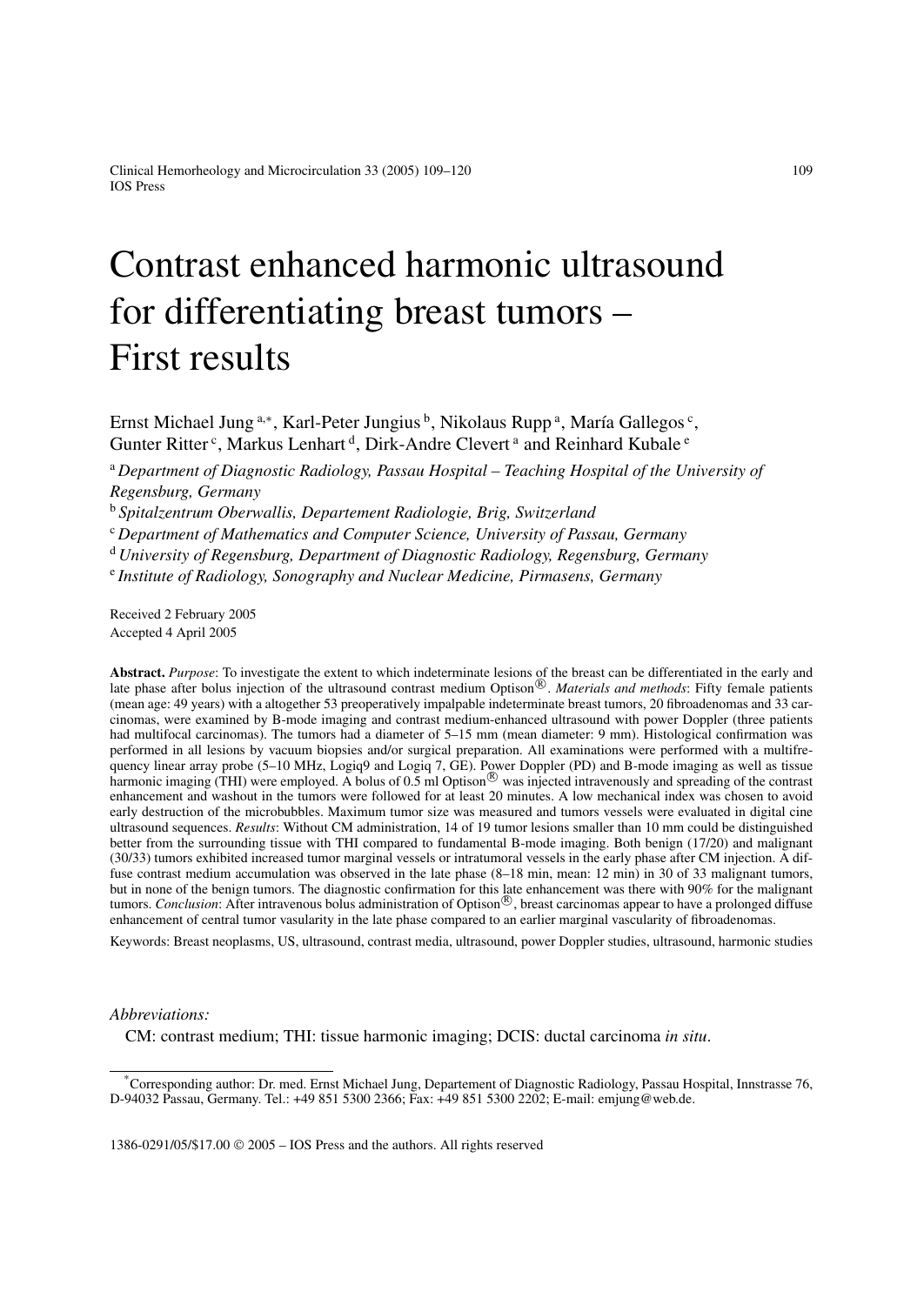# **1. Introduction**

Apart from morphology and the echo structure, tumor vascularity in ultrasound examination of indeterminate breast lesions may be an indication of potential malignancy [1–19]. Irregular vessels within the tumor are regarded as a sign of malignancy while marginal vessels seem to be typical for benign tumors [1,6,9,10,12,17–19]. Power Doppler best identifies vascularization after the intravenous injection of a contrast agent (CM), since this technique allows detection even of low perfusion [7–14]. As a rule, a single injection of contrast medium provides signal enhancement for a maximum of 5 minutes. However, the diagnosis of malignancy remains also uncertain if the presence of marginal, penetrating or central vessels is established [7,12]. The use of an albumin contrast agent (Optison<sup>®</sup>) and a change of the instrument settings allowed the time window for contrast medium-enhanced vascularization to be extended, enabling tumor vascularity to be detected the late phases. In a previous study, we employed this modified ultrasound technique to analyze vascularity in liver tumors. The time window for contrast medium-enhanced detection extended up to 20 minutes [20].

It was the objective of our study to investigate whether the characteristics of malignant and benign breast tumors differ in the early and late phase after intravenous bolus injection of a second-generation contrast medium.

# **2. Materials and methods**

In a prospective study, 50 female patients (27 to 78 years; mean age: 49) with 53 impalpable indeterminate breast nodules detected either by mammography, ultrasound or by both were further investigated by ultrasound contrast medium (CM). The size of the lesions varied between five and 15 mm in diameter (mean 9 mm). Fifteen patients had previous breast-conserving surgery for carcinoma with supplementary radiotherapy and/or chemotherapy more than two years ago. In 10 of them, mammography revealed a suspect lesion, ultrasound in all 15. The tumor did not show any relation to the surgical scar. The remaining 35 patients came with a suspicious mammographic screening film. Twenty-five of them revealed one or two suspect lesions in mammography. All 35 were positive in ultrasonography. The tumor lesions were classified as BI-RADS III in 20 out of 53 lesions, as BI-RADS IV in 21 out of 53 lesions and as BI-RADS V in 12 of 53 lesions. Histological findings were obtained in all cases by ultrasoundguided biopsy. If the results in adequate percutaneous biopsy were positive, suspicious, discordant, or inconclusive with a strong suspicion for cancer in investigations, the patient was referred for surgical excision.

The tissue specimen either was obtained either by the surgical removal of the tumor or by means of an 8 G or 11 G vacuum assisted biopsy (Mammotome<sup>(8)</sup> RR, Ethicon, Norderstedt) with at least 12 specimen cylinders aspirated for each lesion. Histological examination (Table 1) revealed 20 benign tumors (all fibroadenomas) and 33 malignant tumors: 28 invasive ductal carcinomas (three of them with two lesions), two lobular carcinomas, and three ductal carcinomas *in situ* (DCIS), all non-commedocarcinomas (Table 1). No benign tumor showed signs of malignancy during follow-up examinations for more than eighteen months.

Mammography was performed with a Mammomat 300 (Siemens, Erlangen, Germany) and digital imaging (Fujii, Düsseldorf, Germany).

A 5 to 10 MHz linear transducer probe was used for ultrasound examination (Logiq700/Logig9, General Electric, Milwaukee, WI). Scan planes had to be adapted in all cases in which more than one tumor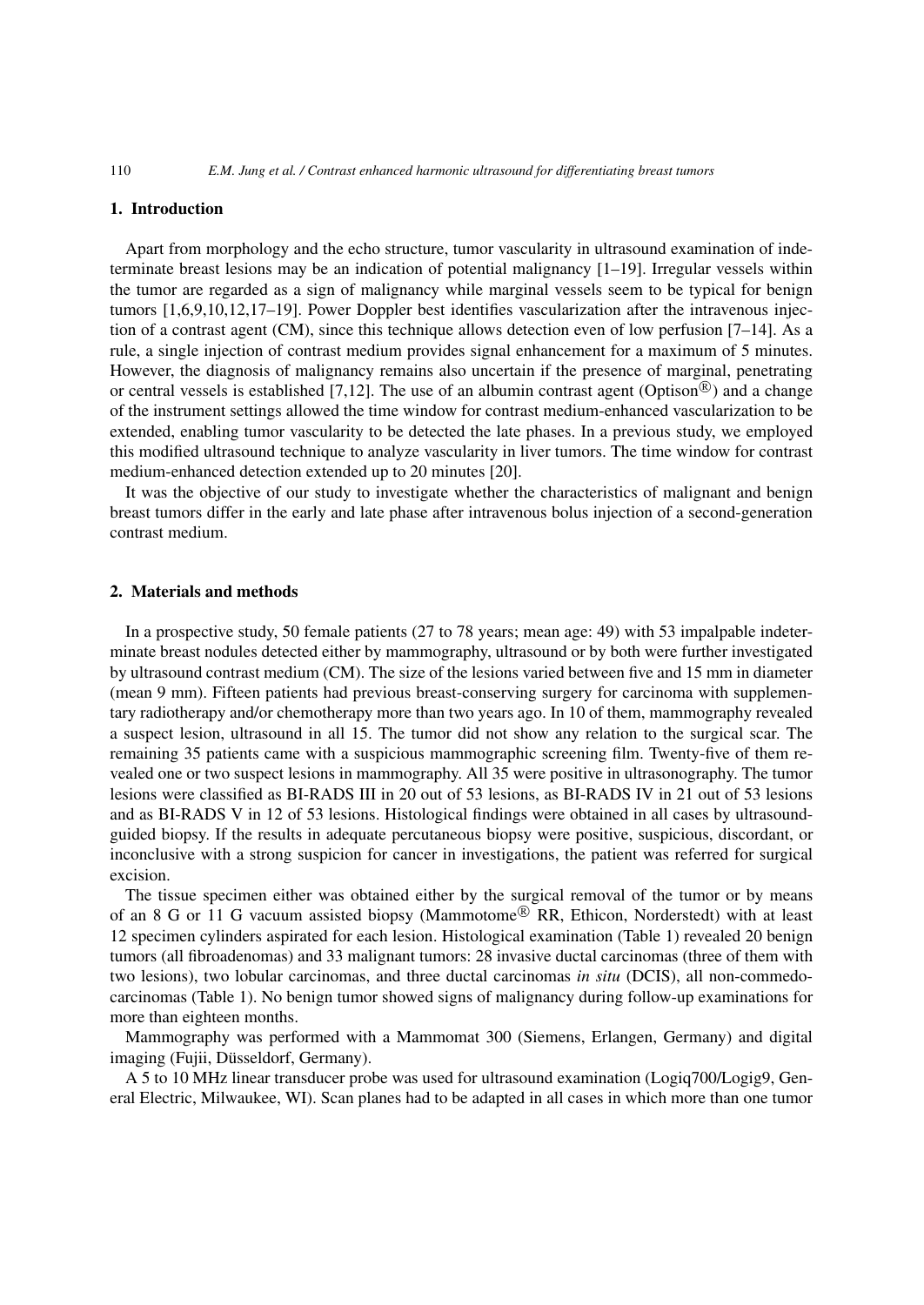| <b>33 tumor lesions</b> |                 |         |
|-------------------------|-----------------|---------|
| Histology               | Tumor size (mm) | Lesions |
| Fibroadenoma            | $<$ 10          |         |
|                         | $10 - 15$       | 14      |
| Ductal carcinoma        | <10             | 13      |
|                         | $10 - 15$       | 15      |
| Lobular carcinoma       | $10 - 15$       |         |
| DCIS                    | $<$ 10          |         |
|                         |                 |         |

Table 1 Histology and size of 53 impalpable breast tumors in 50 patients with 53 tumor lesions

DCIS = ductal carcinoma *in situ*.

lesion was detected by contrast-enhanced imaging and in which the comparability with reference scans were impaired. The transducer automatically shifts to 7 MHz when in power Doppler interrogation mode. The following settings were applied: low pulse repetition frequency of <1000 Hz, and low wall filter of <50 Hz. A low reduced mechanical index (MI) of less than 0.3 was chosen to avoid early gas bubble destruction. Color sensitivity was set to a level at which the background color was just suppressed, whereas small vessels could still be detected. The resultant power Doppler gain ranged from 55 to 65%. Flow parameters remained unchanged during the examination. Digital image documentation alternated between B scan and Tissue Harmonic Imaging (THI) to determine vascularity in power Doppler. The scan plane was selected for optimal detection of vascularity and had to be adapted in all cases in which more than one tumor lesion of one breast was examined. Care was taken not to apply too much pressure while examining the breast with the probe to avoid obliteration of small vessels. Image correlation, the dynamic range, the number and the localization of the foci remained unchanged during the examination.

All cine sequences of the suspicious lesions were stored in a digital image memory and were reviewed after the examination. Two independent readers assessed the different findings of vascularity findings such as the marginal, penetreting and central vessels. At this time histological findings were not known.

Ultrasound CM such as Optison<sup>( $\&$ </sup>) (FS069, Amersham, Little Chalfont, England) that contains perfluoropropane gas – large molecules that are insoluble in blood – have a long half-life compared to their predecessors containing carbon dioxide. CM containing gas are compressible and will consequently respond to different input sound fields in a non-linear manner. Up to now, we have used Optison<sup>®</sup> in over 500 cases for different examinations without seeing any adverse effects. The size of a single microbubble is about that of an erythrocyte. The contrast medium remains within the vascular lumen and does not penetrate to the interstitial space.

The ethic committee of our institution approved this study. An informed consent was signed by each patient for the ultrasound examination and before administering for the CM [20,21,23,24]. Optison<sup>®</sup> has been approved by the FDA for cardiac examinations although at a much higher dose (3 ml). We used only a single 0.5 ml dose of Optison<sup>®</sup> as CM; this was diluted to 20 ml by a standard saline solution and injected intravenously as a bolus into a 21 gauge peripheral indwelling cannula followed by a flushing injection of 10 ml of standard saline. Vascularity was recorded at intervals of 30 seconds controlled by a timer over a total duration of 20 minutes, if possible without changing the position of the transducer.

Diagnostic criteria were the visualization of marginal, penetrating, and central vessels without and with CM in the *early phase* and the visualization of the vascularity with CM in the *late* phase. We also considered the congruence of the findings for marginal and penetrating vessels as an additional diagnostic technique (Table 3b).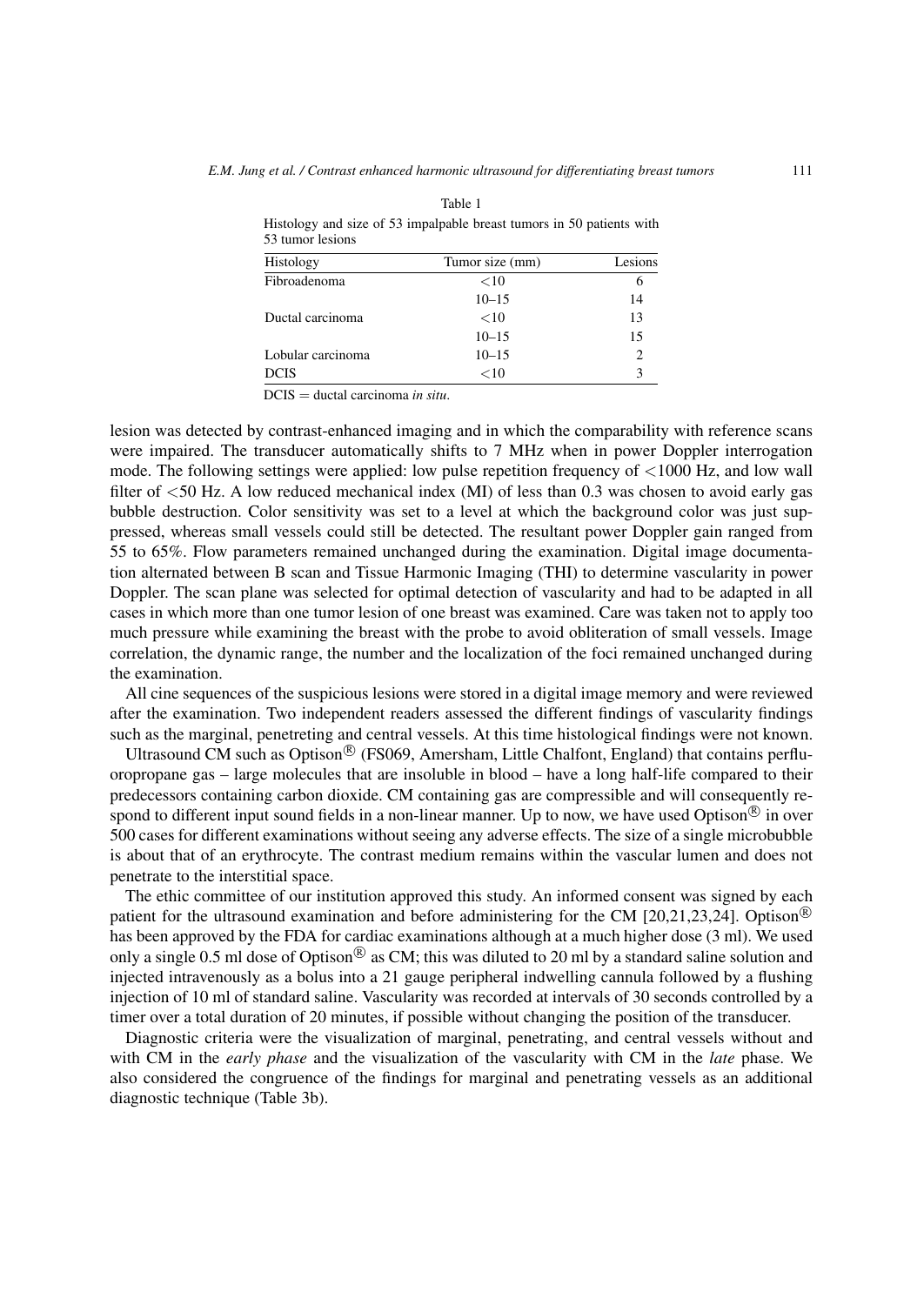### 112 *E.M. Jung et al. / Contrast enhanced harmonic ultrasound for differentiating breast tumors*

The results of our study were evaluated on basis of a statistical compilation and Fisher's two-tailed exact test for statistically assessing the discriminatory power of the different methods and the value of the CM employed [25].

# **3. Results**

In ultrasound examinations without contrast medium, marginal vessels (Table 2a) were seen in 24/53 lesions (6/20 fibro-adenomas, 18/33 carcinomas), indicating an estimated sensitivity of 55%, a specificity of 70% for carcinoma and an overall accuracy of 60%. Tumor-penetrating and central vessels were seen in 15 cases (3 fibroadenomas, 12 carcinomas), corresponding to an estimated sensitivity of 36%, a specificity of 85% for carcinoma, and an overall accuracy of 55% (Table 2b).

Two different patterns emerged after CM injection: In the "early phase" the number of detectable maginal and penetreting vessels increased substantially within the first two minutes. The remained approximately constant in number and shape for a further 2 to 3 minutes and then disappeared slowly within 1 to 3 minutes (Figs 1, 2).

The majority of fibroadenomas and of carcinomas (Tables 3a, 3b) revealed a distinct increase marginal and penetrating blood vessel vascularization for up to 5 minutes (0.5 to 5 minutes; average: 3 minutes). Lesion-penetrating and central vessels were seen more often in malignant tumors. The vessel shape and the time of first appearance of the CM in the lesion did not differ between benign and malignant tumors (Figs 1–4). Combining the features of marginal and penetrating, the estimated sensitivity is 100%, the specificity 25% for carcinoma and an overall accuracy 72% (Table 3b).

There was a certain dependency on tumor size: All 18 malignant tumors larger than 10 mm showed increased tumor vascularization, whereas only 12 out of 15 carcinomas smaller than 10 mm featured at least one tumor penetrating vessel and a central tumor vessel only 4 out of 15. Tumor-penetrating vessels appeared within a maximum time span of 5 minutes.

In the second pattern ("late phase"), the vascular appearance did not change during the next 5 minutes after CM injection. In the following 2 to 3 minutes, the number and the shape of the vessels remained constant as the penetrating vessels are concerned. During the next 5 minutes, slight staining within the tumor was seen, that slowly increased. It could be readily differentiated from penetrating, central, or marginal vessels. It remained constant for 5 to 15 minutes (mean 7 minutes) and thereafter decreased in

| Detection of vessels in breast lesions without the administration of contrast medium (CM) |                           |                        |  |  |  |
|-------------------------------------------------------------------------------------------|---------------------------|------------------------|--|--|--|
|                                                                                           | Fibroadenoma ( $n = 20$ ) | Carcinoma ( $n = 33$ ) |  |  |  |
| Marginal vessels                                                                          | $6/20(30\%)$              | 18/33(55%)             |  |  |  |
| Penetrating vessels                                                                       | 3/20(15%)                 | 12/33(36%)             |  |  |  |
| Central vessels                                                                           | $0/20(0\%)$               | 9/33(27%)              |  |  |  |

| Table 2a |  |
|----------|--|
|          |  |

| able |  |  | $\angle n$ |
|------|--|--|------------|
|------|--|--|------------|

Statistical results of examined breast lesions without the administration of Contrast Medium (CM)

|                     | Sensitivity | Specificity | <b>PPV</b> | NPV | Accuracy |
|---------------------|-------------|-------------|------------|-----|----------|
| Marginal vessels    | 55%         | 70%         | 75%        | 48% | 60%      |
| Penetrating vessels | 36%         | 85%         | 80%        | 45% | 55%      |
| Central vessels     | 27%         | 100%        | $100\%$    | 45% | 55%      |

 $PPV =$  positive predictive value,  $NPV =$  negative predictive value.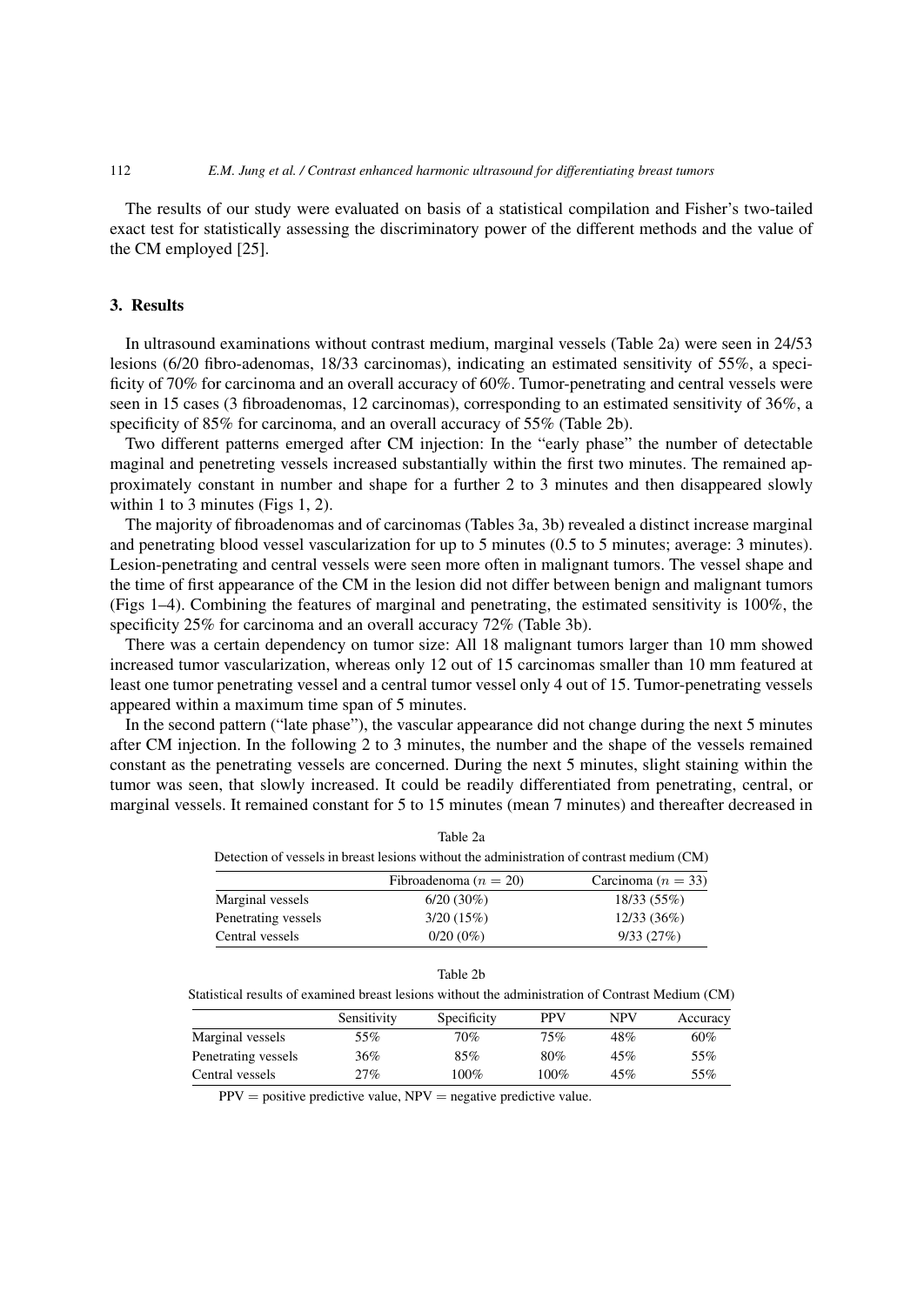*E.M. Jung et al. / Contrast enhanced harmonic ultrasound for differentiating breast tumors* 113



Fig. 1. A proliferating  $5 \times 15$  mm fibroadenoma of the breast with partly irregular margins and inhomogeneous echo structures. No vascularity prior to contrast agent administration in Power Doppler with THI (a). Enhanced marginal and penetrating vessels after 30 seconds (b). No changes after 4 minutes (c). Decrease in vascularity after 8 minutes (d).



Fig. 2. A proliferating  $5 \times 10$  mm fibroadenoma of the breast with smooth irregular edges in Power Doppler with THI. Little marginal vascularization prior to contrast agent administration (a). Increase in marginal vascularity and small intratumoral vessels (b). No significant changes after 5 minutes (c). Decrease of vascularization after 8 minutes (d).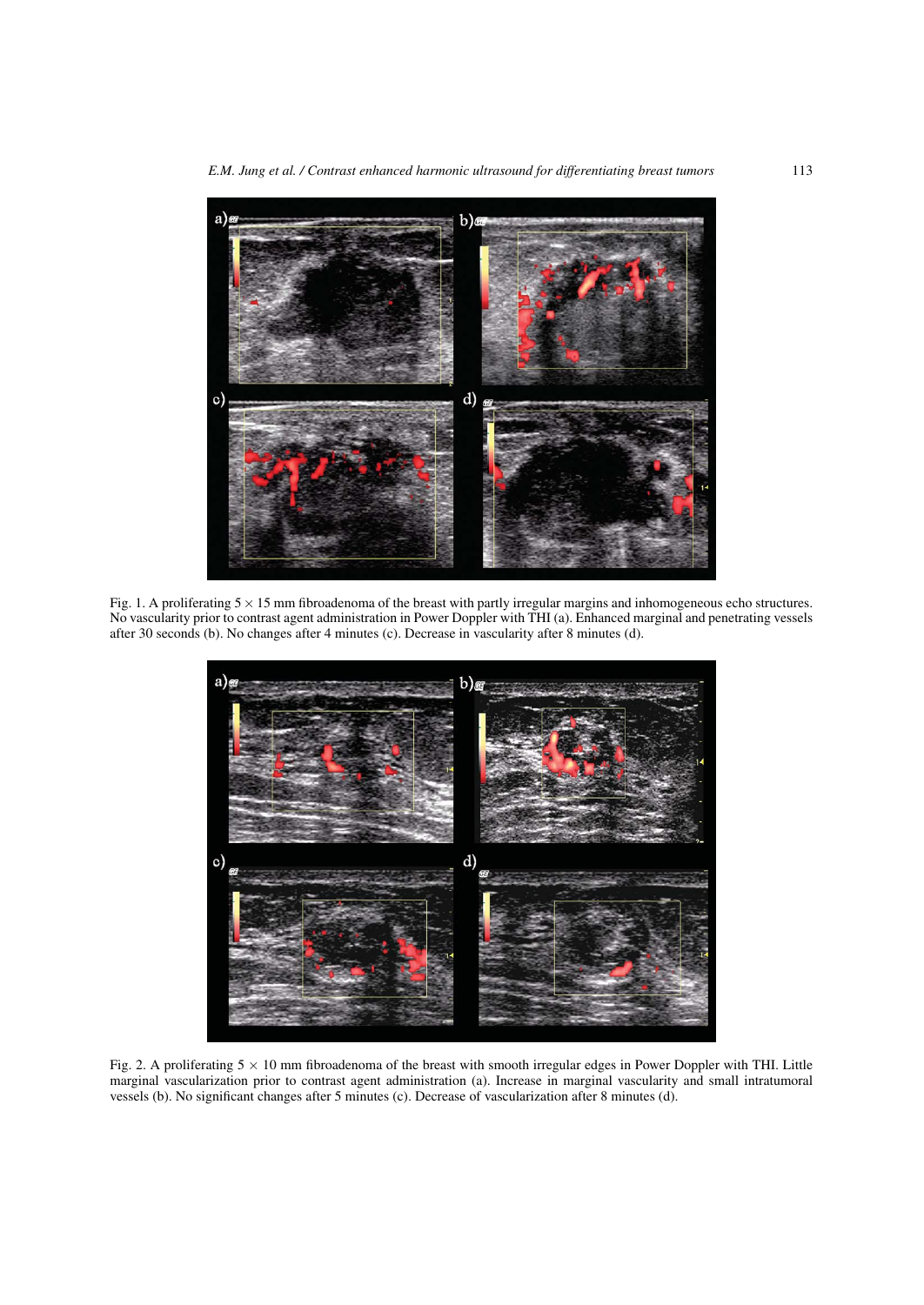|             |  |                           |  | "Early-phase" and "late-phase" vascularity of breast lesions after administration of contrast |  |
|-------------|--|---------------------------|--|-----------------------------------------------------------------------------------------------|--|
| medium (CM) |  |                           |  |                                                                                               |  |
|             |  | Fibroadenoma ( $n = 20$ ) |  | Carcinoma $(n = 33)$                                                                          |  |

|                                 | Fibroadenoma $(n = 20)$ | Carcinoma $(n = 35)$ |  |  |
|---------------------------------|-------------------------|----------------------|--|--|
| Early phase $(1–5 \text{ min})$ |                         |                      |  |  |
| Marginal vessels                | 17/20(85%)              | $30/33(91\%)$        |  |  |
| Penetrating vessels             | $12/20(60\%)$           | $30/33(91\%)$        |  |  |
| Central vessels                 | 5/20(25%)               | 22/33(67%)           |  |  |
| Late phase $(8-20 \text{ min})$ |                         |                      |  |  |
| Diffuse vascularity             | $0/20(0\%)$             | $30/33(91\%)$        |  |  |
|                                 | Table 3b                |                      |  |  |

Statistical results of breast lesions examined after the administration of contrast medium (CM)

|                     | Sensitivity | Specificity | <b>PPV</b> | <b>NPV</b> | Accuracy |
|---------------------|-------------|-------------|------------|------------|----------|
| Early phase         |             |             |            |            |          |
| Marginal vessels    | 91%         | 15%         | 64%        | 50%        | 62%      |
| Penetrating vessels | 91%         | 40%         | 71%        | 73%        | 72%      |
| Central vessels     | 67%         | 75%         | 81%        | 58%        | 70%      |
| Combined $mv = pv$  | $100\%$     | 25%         | 69%        | $100\%$    | 72%      |
| Late phase          |             |             |            |            |          |
| Diffuse vascularity | 91%         | $100\%$     | $100\%$    | 87%        | 94%      |

 $-$  = no positive, mv = pv: equality of the findings for marginal and peripheral vessels, PPV = positive predictive value,  $NPV$  = negative predictive value.



Fig. 3. Power Doppler THI image of an invasive  $9 \times 15$  mm ductal carcinoma with undefined irregular edges and an inhomogeneous echo structure. Minimum marginal vascularity prior to contrast agent administration (a). Increased marginal vascularization after 20 seconds (b). Irregular intratumoral vessels after 5 minutes (c). Diffuse inhomogeneous intratumoral enhancement and enhanced vascularization after 8 minutes for a further 12 minutes (d).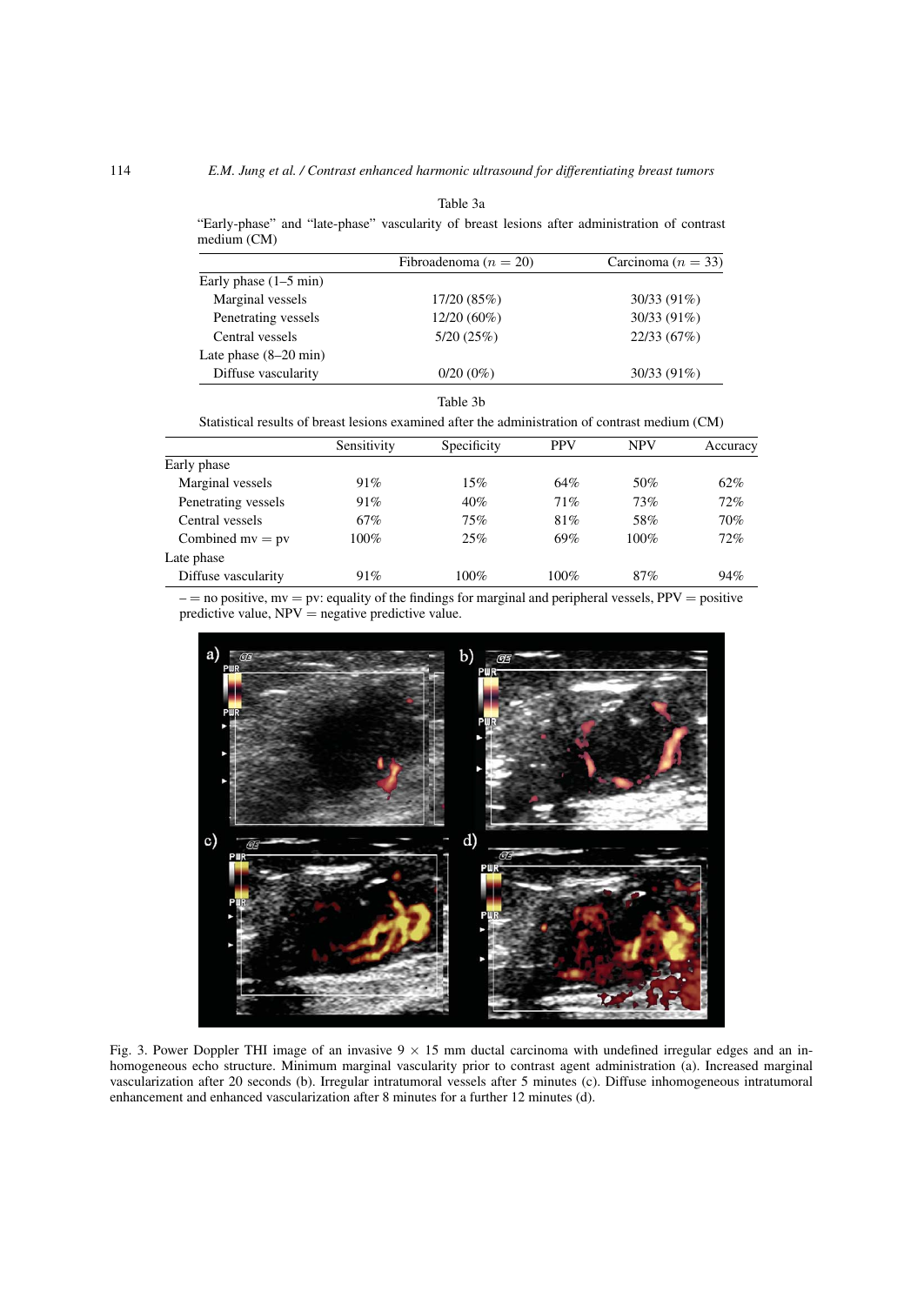

Fig. 4. Invasive metastatic 5 mm ductal carcinoma of the breast with inhomogeneous echo structure. Minimum marginal vascularity prior to contrast agent administration (a). Increase ivascularization and irregular intratumoral vessels 20 seconds (b) and 5 minutes (c) after contrast agent administration. After 8 minutes (d) enhanced vascularity for a further 12 minutes.

size and disappeared (Figs 3, 4). There was a slight, an intermediate, or an intense staining of the tumor. The entire tumor was rarely affected. There were areas of no or little enhancement. Histological findings showed tumor necrosis or fibrosis in some of the lesions.

This pattern was seen in 30 out of 33 malignant lesions (Tables 3, 4), but in not in any of fibroadenomas. In three cases of ductal carcinomas (size: 5 mm), no enhanced intratumoral vascularity was seen.

In 24 of 53 lesions enhancement of marginal and penetrating vessels were recognized better by THI than by B-scan. In the remaining lesion, there was only little difference between the two examination methods. Late CM enhancement was visualized better by THI in 22 out of 30 lesions. In the remaining cases, there was no difference between the two methods.

No adverse effects related to the CM administration have been encountered [21].

# **4. Discussion**

Malignant tumors of the breast are known for their vascularization and their CM staining [1,7,9,12– 14,22]. This fact is specially used in CM enhanced Magnetic Resonance Tomography, which is known, however, for its high sensitivity but its low specificity for carcinomas [8,28]. Not enhanced ultrasound is considered to have a high specificity and but a low sensitivity for breast cancer, as also found in our study (Tables 2a, 2b).

Intravenous injection of Levovist<sup>®</sup> (SH U 508A, Schering, Berlin, Germany), the mostly used ultrasound CM, improved the diagnostic accuracy. It was given intravenously either by bolus injection or by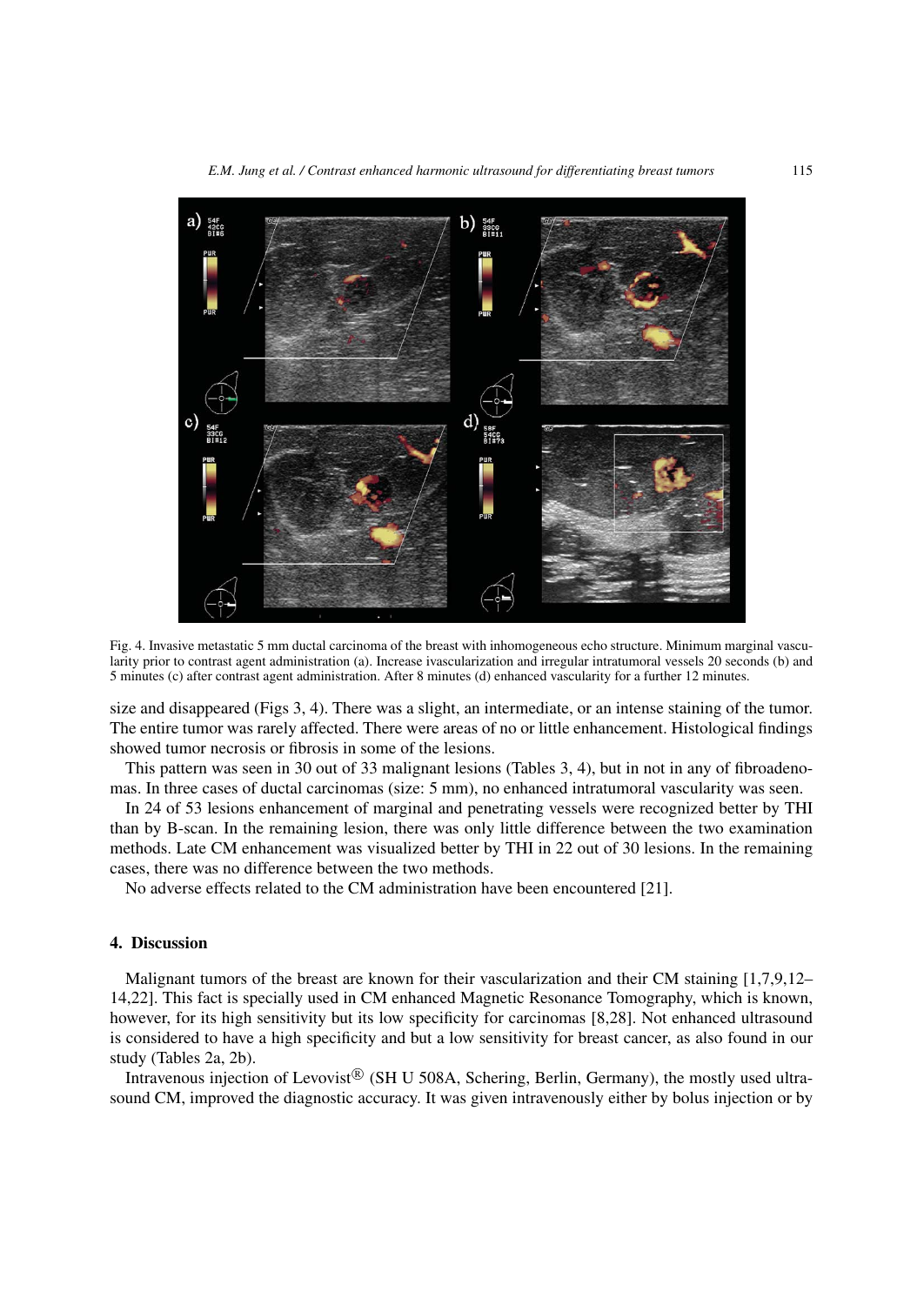

 $\sf d$  $\mathsf{f}$  $\mathsf{e}% _{0}\left( \mathsf{e}_{0}\right) ^{1}\left( \mathsf{e}_{0}\right) ^{1}\left( \mathsf{e}_{0}\right)$ 



Fig. 5. Ductal carcinoma *in situ* (DCIS) of the left breast, 5 mm in diameter with irregular borders and inhomogeneous tissue (a). Only less intratumoral vascularity (b) in the "early phase" (2 minutes after CM). In the "late phase", 8 minutes after CM (c), increasing intratumoral vascularity in power Doppler with THI (d, e, f). Contrast enhanced Magnetic Resonance Tomography in subtraction technique delineates the tumor in the left breast as a bright spot (g).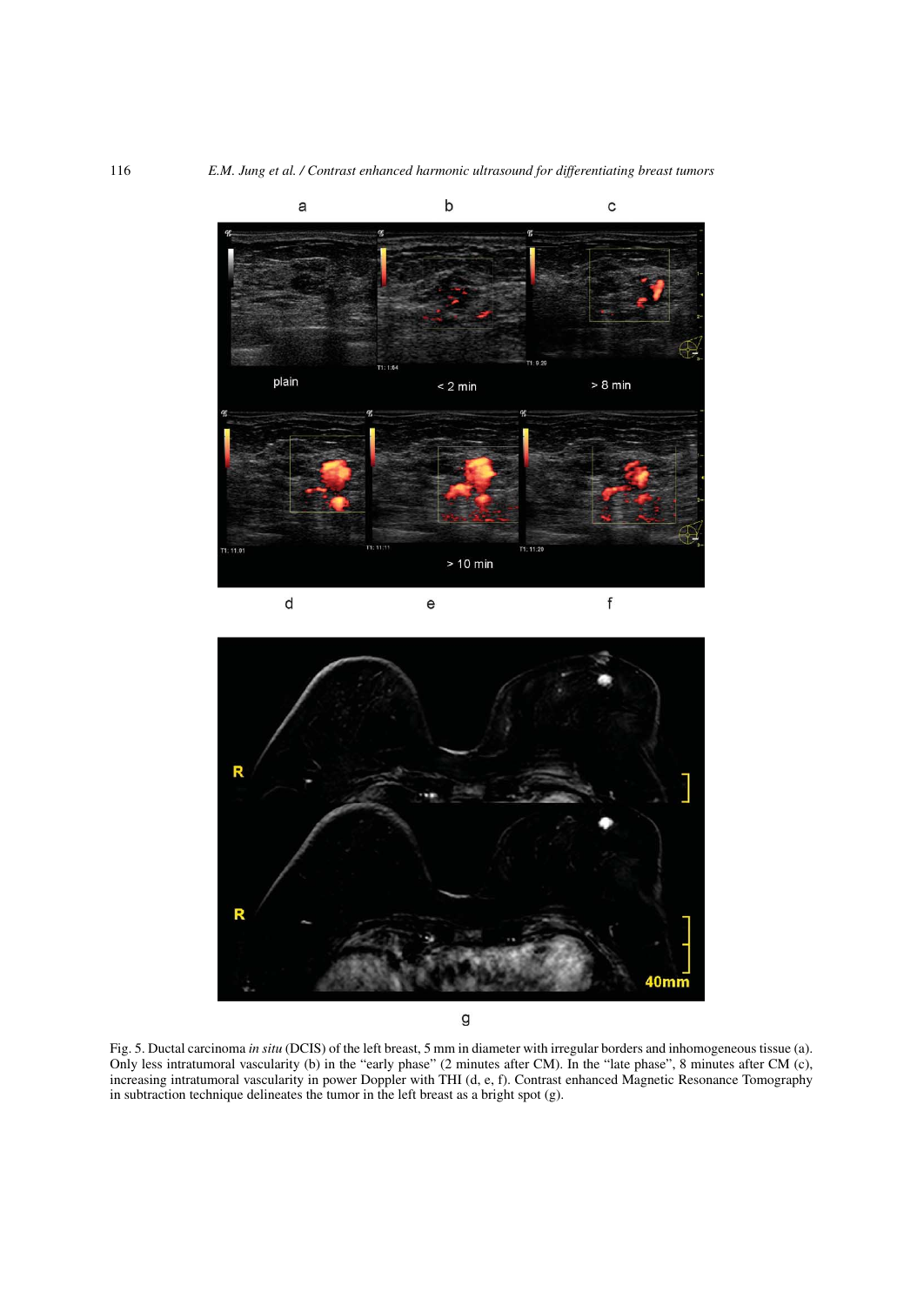| The power of the 10 diagnostic methods to discriminate between fibroadenomas       |
|------------------------------------------------------------------------------------|
| and carcinomas on the basis of Fisher's two tailed exact test. (A small $p$ -value |
| signifies rejection of the hypothesis of non-discrimination)                       |
|                                                                                    |

Table 4

| Findings            | Without CM    |            | With CM       |            |  |
|---------------------|---------------|------------|---------------|------------|--|
|                     | Reject at 95% | $p$ -value | Reject at 95% | $p$ -value |  |
| Early phase         |               |            |               |            |  |
| Marginal vessels    | no            | 0.10       | no            | 0.66       |  |
| Penetrating vessels | no            | 0.12       | yes           | 0.01       |  |
| Central vessels     | yes           | 0.02       | yes           | 0.00       |  |
| Vascularity         | no            | 0.47       | yes           | 0.01       |  |
| Late phase          |               |            |               |            |  |
| Diffuse vascularity |               |            | yes           | 0.00       |  |

infusion [7,12,14,16,19]. Increased signals in the vessels appeared for up to 5 minutes after CM injection with a maximum at 0.5 to 2 minutes. Thereafter they declined. The number, the time of maximum enhancement, and the morphology of vessels were assessed as criteria of either the benign or the malignant nature of the tumor [7,9,10,12]. Analysis programs, which registered color pixel density, were used for the interpretation of CM dynamics [1,3,4,9,29]. A sensitivity of 84 to 95%, a specificity of 57 to 79% was attained for malignant lesions. If the morphology of the vessels (i.e. the presence of central and irregular penetrating tumor vessels) was also considered for in the analysis, diagnostic accuracy was further increased [8,11,12,14]. The degree of vascularity is also depended on tumor size: Vessels in lesions smaller than 5 mm were detected less frequently [6]. The number of tumor vessels was, however, not a reliable indicator of malignancy [9,12,13,27–29].

In our series, there was a sensitivity of 67% to 100% and a specificity of 15% to 75% for detection of cancer on the basis of tumor vascularity, a diagnostic accuracy of 62 to 72% after the intravenous application of Optison<sup>®</sup> as CM (Tables 3a, 3b) in the "early phase" and thus comparable with the results of the Levovist<sup>®</sup> studies. Differences in CM dynamics, in the localization, the number, and the shape of vessels in fibroadenomas and in carcinomas were not noted: Irregular intratumoral vessels, however, were more frequently seen in malignant tumors (Table 3a).

In the "late phase" of 8 to 20 minutes after the injection of CM, a CM enhancement was seen in more than 90% of carcinomas; this was somewhat diffuse and in most instances coverd only part of the lesion. However, in some cases it was also observed in the entire lesion. No fibroadenoma shows this diffuse enhanced vascularity.

Optison<sup>®</sup>, the CM we used, is *in vitro* more stable, associated with less disruption and greater induction of apoptosis in leukocytes after relatively high-pressure insonation in the range for diagnostic use than phospholipid-stabilized microbubbles [30]. In ultrasound cardiac imaging, also a late contrast enhancement of the myocardium for up to 15 minutes was achieved by this CM [23]. Various stimuli can initiate a vascular-capillary matrix–tissue match [32]. Earlier experience in the examination of liver tumors suggested that differences of CM accumulation might improve the detection of liver tumors [20]. An explanation of this "late phase" CM enhancement may be that intratumoral vascularity, such as arterio-veneous shunts of benign and malignant tumors are different. Perhaps the improvement of blood fluidity and thus oxygen transfer in the tumor-vascular-microcirculation after stimulation with contrast enhanced Power Doppler and harmonic imaging caused an prolong enhancement [32].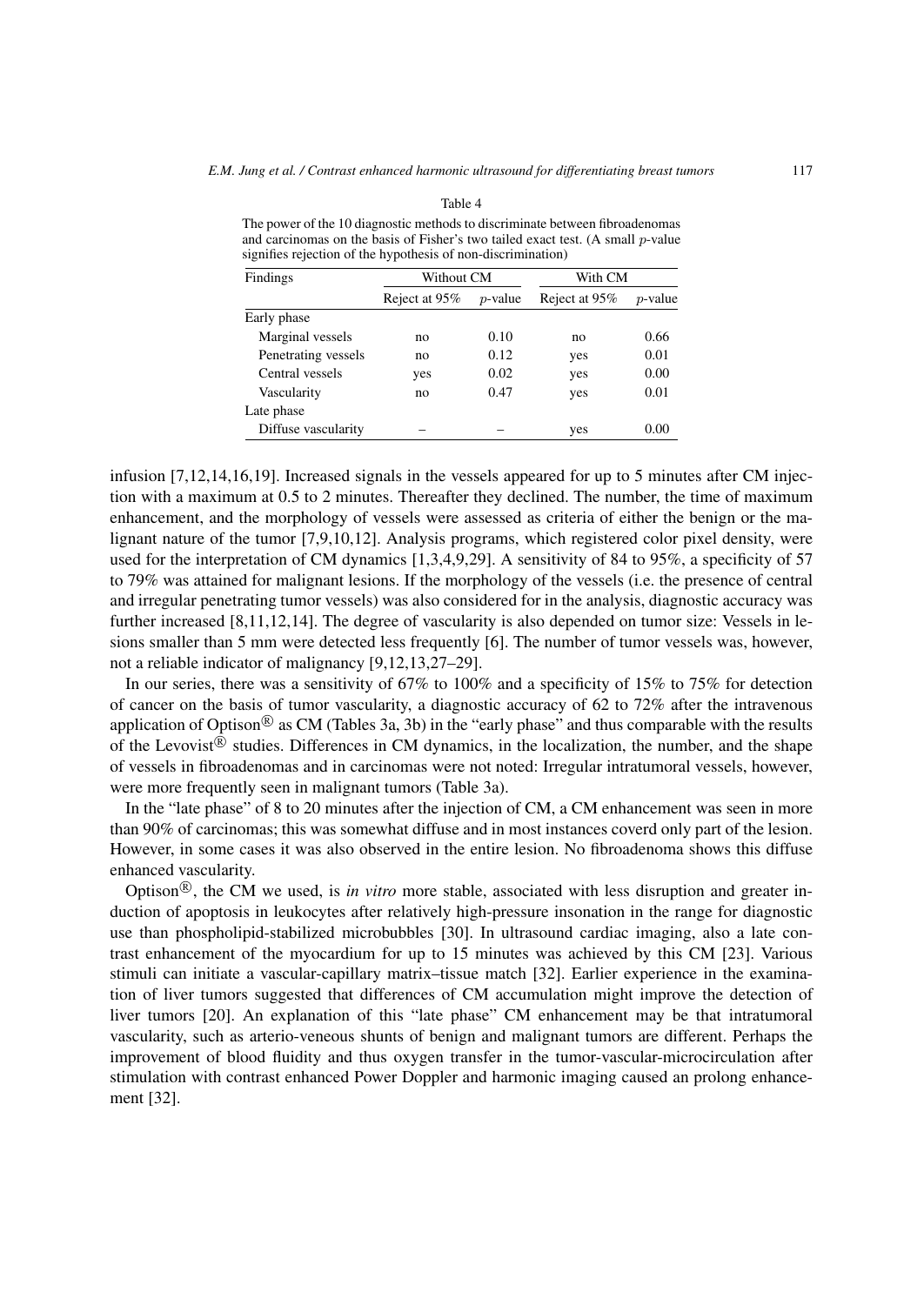### 118 *E.M. Jung et al. / Contrast enhanced harmonic ultrasound for differentiating breast tumors*

US contrast media of the second generation contain perfluorocarbon gases; these are large molecules that are highly insoluble in blood, making them long lived compared to their predecessors. Gascontaining contrast media are compressible and will therefore respond to different input sound fields in a nonlinear manner. US can now cause microbubbles to oscillate differently on the basis of the characteristics of the US field. *In vivo* studies showed that Optison<sup>®</sup> microbubbles respond differently to externally applied US fields. This response can be modulated by the strength of the external field [33].

With reduced MI harmonic imaging we found a better visualization of the marginal, penetrating and central tumour vessels after enhancement with CM. When central necrosis was present, contrast enhancement was limited to the non-necrotic parts of the tumor lesion. In the late phase, THI with power Doppler facilitated lesion delineation and increased contrast medium accumulation when compared the power B scan mode. *In vivo* studies the harmonic mode with lower imaging frequencies caused Optison<sup>®</sup> to produce more intensive myocardial enhancement [33]. Further studies in normal subjects showed that intermittent harmonic imaging was superior to either conventional fundamental or continuous harmonic imaging in determining perfusion [34].

Our initial results suggest that further studies of the kinetics of Optison<sup>®</sup> will be worthwhile. It was remarkable that a dose of only the sixth of the dose (0.5 ml) provided for cardiac workup (3.0 ml) was sufficient to obtain a satisfactory detection. Patients must still be informed in detail about potential adverse effects as well as contrast medium application, if the contrast medium is used for non-cardiac studies. Advantages of a second-generation albumin based CM seems its high potential for signal enhancement at a low dose and possibly tumor tissue specificity.

Only the CM-enhanced vascularity in the late phase shows statistically differences between the two lesion types. All fibroadenomas are correctly classified. Three carcinomas less than 10 mm in size with regular margins and only marginal vessels are considered as probably benign. The combination of two methods (Table 3b) improves the diagnosis based on marginal vessels with CM in every respect and provides results equivalent to those obtained for penetrating and central vessels with contrast medium to enhance accuracy.

We finally assess the discriminating power of different diagnostic methods between benign and malignant lesions by applying the two-sided version of Fisher's exact test. Penetrating vessels, central vessels and the combined method, all with CM show a significant difference for benign and malignant tumors after CM in power Doppler (Table 4).

An increased vascularity of a putative tumor lesion for up to 20 minutes could be additional criterion for the histological confirmation of impalpable tumors. The results are limited by the fact that only fibroadenomas of benign breast tumors were examined. The characteristics of other tumors are under evaluation.

# **Conclusion**

Improved ultrasound techniques, changes in basic equipment settings and advanced ultrasound contrast media allow for the differentiation between friboadenomas and malignant tumors particularly on the basis of tumor vascularity in the early phase. They can be discriminated even better on evidence from contrast medium accumulation in the late phase. Our ultrasound studies on breast lesions showed that in the first 5 minutes after injection of a contrast medium, vascularization of fibroadenomas and carcinomas are difficult to differentiate within the first 5 minutes after injection of a contrast medium, whereas contrast medium accumulation with diffuse enhanced intratumoral vascularization after more than 5 minutes seems to be characteristic of carcinomas.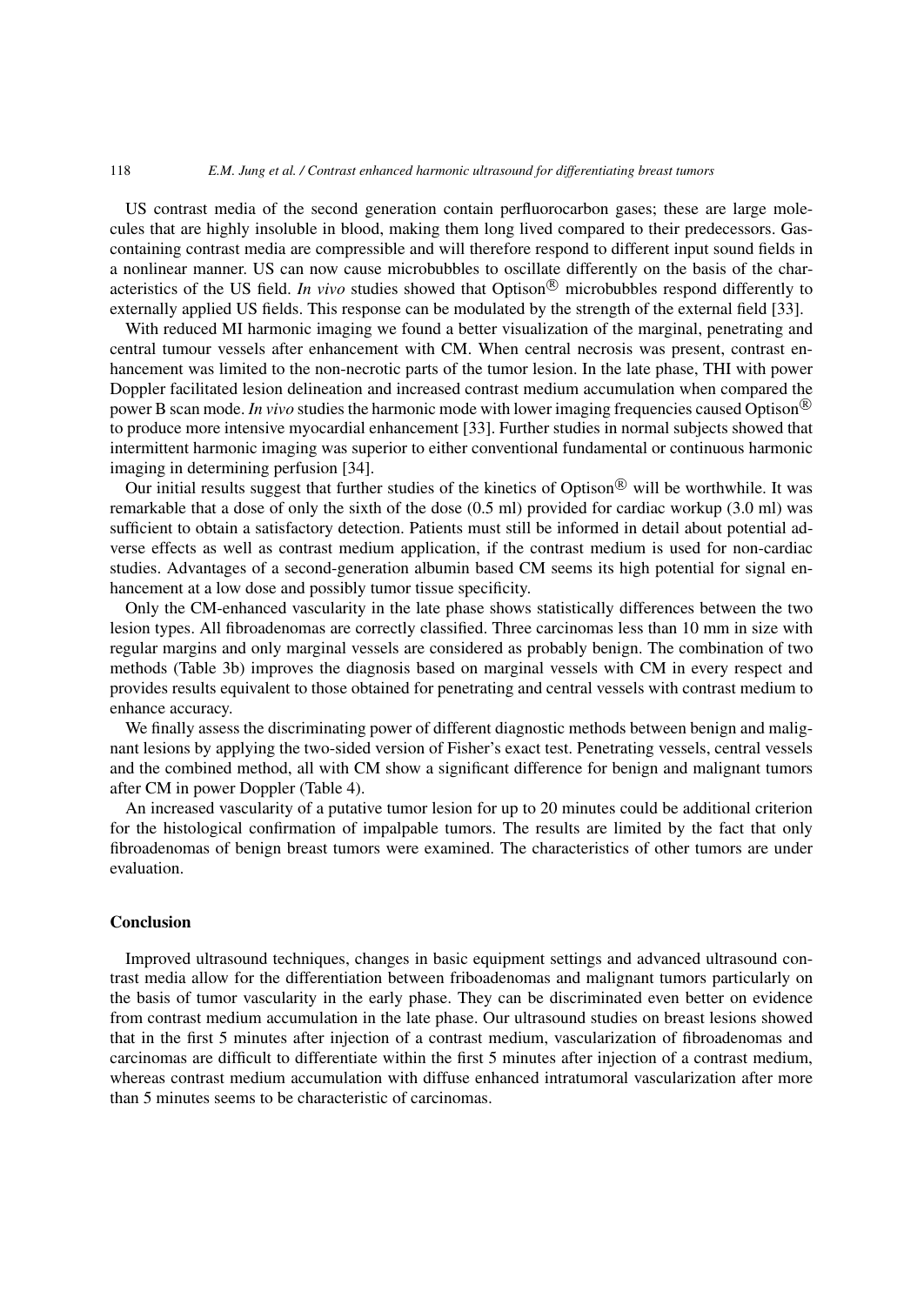## **References**

- [1] T.S. Mehta, Current uses of ultrasound in the evaluation of the breast, *Radiol. Clin. N. Am.* **41** (2003), 841–856.
- [2] A. Li, H. Li, G. Jin and R. Xiu, A proteomic study on cell cycle progression of endothelium exposed to tumor conditioned medium and the possible role of cyclin D1/E, *Clin. Hemorheol. Microcirc.* **29** (2003), 383–390.
- [3] C.-M. Chen, Y.-H. Chou, K.C. Han, G.-S. Hung, C.-M.T. Tiu, H.-J. Chiou and S.-Y. Chiou, Breast lesions on sonograms: computer-aided diagnosis with nearly setting-independent features and artificial neural networks, *Radiology* **226** (2003), 504–514.
- [4] F. Denis, P. Bougnoux, L. de Poncheville, M. Prat, R. Catroux and F. Tranquart, In vivo quantitation of tumor vascularisation assessed by Doppler sonography in rat mammary tumours, *Ultrasound Med. Biol.* **28** (2002), 431–437.
- [5] T.M. Kolb, J. Lichy and J.H. Newhouse, Comparison of the performance of screening mammography, physical examination, and breast US and evaluation of factors that influence them: an analysis of 27,825 patient evaluations, *Radiology* **225** (2002), 165–175.
- [6] P. Milz, A. Lienemann, M. Kessler and M. Reiser, Evaluation of breast lesions by power Doppler sonography, *Eur. Radiol.* **11** (2001), 547–554.
- [7] W.T. Yang, C. Metreweli, P.K. Lam and J. Chang, Benign and malignant breast masses and axillary nodes: evaluation with echo-enhanced color power Doppler US, *Radiology* **220** (2001), 795–802.
- [8] I. Alamo and U. Fischer, Contrast-enhanced color Doppler ultrasound characteristics in hypervascular breast tumors: comparison with MRI, *Eur. Radiol.* **11** (2001), 970–977.
- [9] S. Huber, M. Vesely, I. Zuna, S. Delorme and H. Czembierek, Fibroadenomas: Computer-assisted quantitative evaluation of contrast-enhanced power Doppler features and correlation with histopathology, *Ultrasound Med. Biol.* **27** (2001), 3– 11.
- [10] H. Reinikainen, T. Rissanen, M. Paivansalo, E. Paakko, J. Jauhiainen and I. Suramo, B-mode, power Doppler and contrastenhanced power Doppler ultrasonography in the diagnosis of breast tumors, *Acta Radiol.* **42** (2001), 106–113.
- [11] W.K. Moon, J.G. Im, D.Y. Noh and M.C. Han, Nonpalpable breast lesions: evaluation with power Doppler US and a microbubble contrast agent – initial experience, *Radiology* **217** (2000), 240–246.
- [12] M. Stuhrmann, R. Aronius and M. Schietzel, Tumor vascularity of breast lesions: potentials and limits of contrastenhanced Doppler sonography, *AJR Am. J. Roentgenol.* **175** (2000), 1585–1589.
- [13] M.H. Chaudhari, F. Forsberg, A. Voodarla, F.N. Saikali, S. Goonewardene, L. Needleman, G.C. Finkel and B.B. Goldberg, Breast tumor vascularity identified by contrast enhanced ultrasound and pathology: initial results, *Ultrasonics* **38** (2000), 105–109.
- [14] E. Baz, H. Madjar, C. Reuss, M. Vetter, B. Hackeloer and K. Holz, The role of enhanced Doppler ultrasound in differentiation of benign vs. malignant scar lesion after breast surgery for malignancy, *Ultrasound Obstet. Gynecol.* **15** (2000), 377–382.
- [15] T.S. Mehta and S. Raza, Power Doppler sonography of breast cancer: does vascularity correlate with node status of lymphatic vascular invasion?, *AJR Am. J. Roentgenol.* **173** (1999), 303–307.
- [16] S. Huber, T. Helbrich, J. Kettenbach, W. Dock, I. Zuna and S. Delorme, Effects of a microbubble contrast agent on breast tumors: computer-assisted quantitative assessment with color Doppler US – early experience, *Radiology* **208** (1998), 485– 489.
- [17] R.L. Birdwell, D.M. Ikeda, S.S. Jeffrey and R.B. Jeffrey, Preliminary experience with power Doppler imaging of solid breast masses, *AJR Am. J. Roentgenol.* **169** (1997), 703–707.
- [18] S. Raza and J.K. Baum, Solid breast lesions: Evaluation with power Doppler US, *Radiology* **203** (1997), 164– 168.
- [19] R.P. Kedar, D. Cosgrove, V.R. McCready, J.C. Bamber and E.R. Carter, Microbubble contrast agent for color Doppler US: effect on breast masses – work in progress, *Radiology* **198** (1996), 679–686.
- [20] E.M. Jung, D.-A. Clevert and N. Rupp. Contrast-enhanced ultrasound with Optison<sup>®</sup> in percutaneous thermoablation of liver tumors, *RöFo. Fortschr. Röntgenstr.* **175** (2004), 1403–1412.
- [21] E.M. Jung, R. Kubale, D.-A. Clevert, R. Lutz R and N. Rupp, B-Flow and contrast medium enhanced power Doppler with Optison<sup> $\&$ </sup> – preoperative diagnosis of high grade stenosis of the internal carotid artery, *RöFo. Fortschr. Röntgenstr.* **174**  $(2002)$ , 62–69.
- [22] S. Huber, S. Delorme and I. Zuna, Dynamic assessment of contrast medium enhancement in Doppler ultrasound imaging, Current status, *Radiologe* **38** (1998), 390–393.
- [23] L.N. Clark and H.C. Dittrich, Cardiac imaging using Optison, *Am. J. Cardiol.* **86** (2000), 14G–18G.
- [24] D.B. Mc Clelland, Safety of human albumin as constituent of biologic therapeutic products, *Transfusion* **38** (1998), 690– 699.
- [25] D.G. Altman, *Practical Statistics for Medical Research*, Chapman & Hall, London, 1991.
- [26] M. Brannigan, P.N. Burns and S.R. Wilson, Blood flow patterns in focal liver lesions at microbubble-enhanced US, *Radiographics* **24** (2004), 921–935.